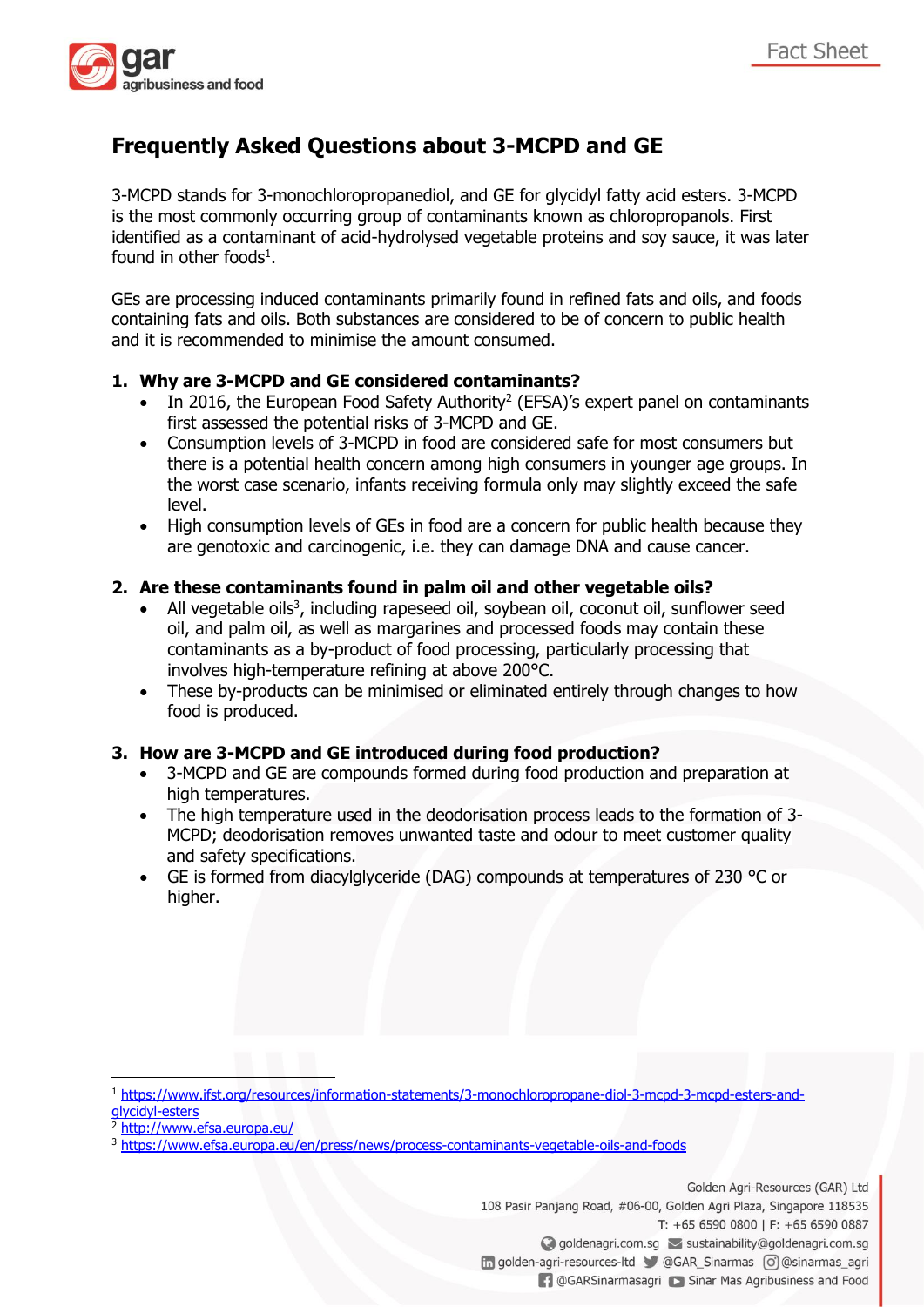

**.** 

# **4. What consumption levels do EU authorities consider safe today?**

- In September 2020, the European Commission adopted its latest regulation on the maximum levels of 3-MCPD, 3-MCPD fatty acid esters and GE<sup>4</sup>.
- The maximum levels of 3-MCPD and its fatty acid esters, and the new maximum levels of GE in young-child formula, fish oil, and oils from other marine organisms, enter into force from 1 January 2021.
- The maximum levels of 3-MCPD for vegetable oils and fats and fish oils for the consumers, or for use as food ingredients, are:

| Category                                                                                                                                                                                                                              | <b>Maximum level</b><br>(µg/kg) |
|---------------------------------------------------------------------------------------------------------------------------------------------------------------------------------------------------------------------------------------|---------------------------------|
| Oils and fats from coconut, maize, rapeseed,<br>sunflower, soybean, palm kernel and olive oils<br>(composed of refined olive oil and virgin olive oil) and<br>mixtures of oils and fats with oils and fats from this<br>category only | $1,250 \mu g/kg$                |
| Other vegetable oils (including pomace olive oils), fish<br>oils and oils from other marine organisms and<br>mixtures of oils and fats with oils and fats only from<br>this category                                                  | $2,500 \mu q/kg$                |

\*µg/kg = Micrograms per kilogram

 Because of the potential health concern among high consumers in younger age groups, foods for children have different limits. The adopted maximum level of 3- MCPD and its fatty acid esters are as follows:

| Category                                                                                             | <b>Maximum level</b><br>$(\mu g/kg)$ |
|------------------------------------------------------------------------------------------------------|--------------------------------------|
| For vegetable oils and fats used for baby food,<br>processed cereal-based food for infants and young | $750\muq/kg$                         |
| children, and young-child formulas                                                                   |                                      |
| Powder infant and young-child formula, follow-on                                                     | $125\muq/kg$                         |
| formula and foods for special medical purposes                                                       |                                      |
| Liquid infant and young-child formula, follow-on                                                     | $15\mug/kg$                          |
| formula and foods for special medical purposes                                                       |                                      |

# The EU's maximum level of GE and products containing them are:

| Category                                                                                                                                                                                                       | <b>Maximum level</b><br>(µg/kg) |
|----------------------------------------------------------------------------------------------------------------------------------------------------------------------------------------------------------------|---------------------------------|
| Vegetable oils and fats for the final consumer or for<br>use as an ingredient in food, except for the baby food<br>and processed cereal-based food for infants and<br>young children, and of virgin olive oils | $1,000\mu$ g/kg                 |
| Vegetable oils and fats for the production of baby<br>food and processed cereal-based food for infants and<br>young children                                                                                   | $500 \mu g/kg$                  |
| Powder infant formula, follow-on formula and foods<br>for special medical purposes                                                                                                                             | $50\mug/kg$                     |
| Liquid infant formula, follow-on formula and foods for<br>special medical purposes                                                                                                                             | 6 <sub>µq</sub> /kg             |

<sup>4</sup> <https://eur-lex.europa.eu/legal-content/EN/TXT/PDF/?uri=CELEX:32020R1322&from=EN>

Golden Agri-Resources (GAR) Ltd 108 Pasir Panjang Road, #06-00, Golden Agri Plaza, Singapore 118535 T: +65 6590 0800 | F: +65 6590 0887 ◯ goldenagri.com.sg > sustainability@goldenagri.com.sg in golden-agri-resources-ltd C @GAR\_Sinarmas c @@sinarmas\_agri

**1** @GARSinarmasagri C Sinar Mas Agribusiness and Food